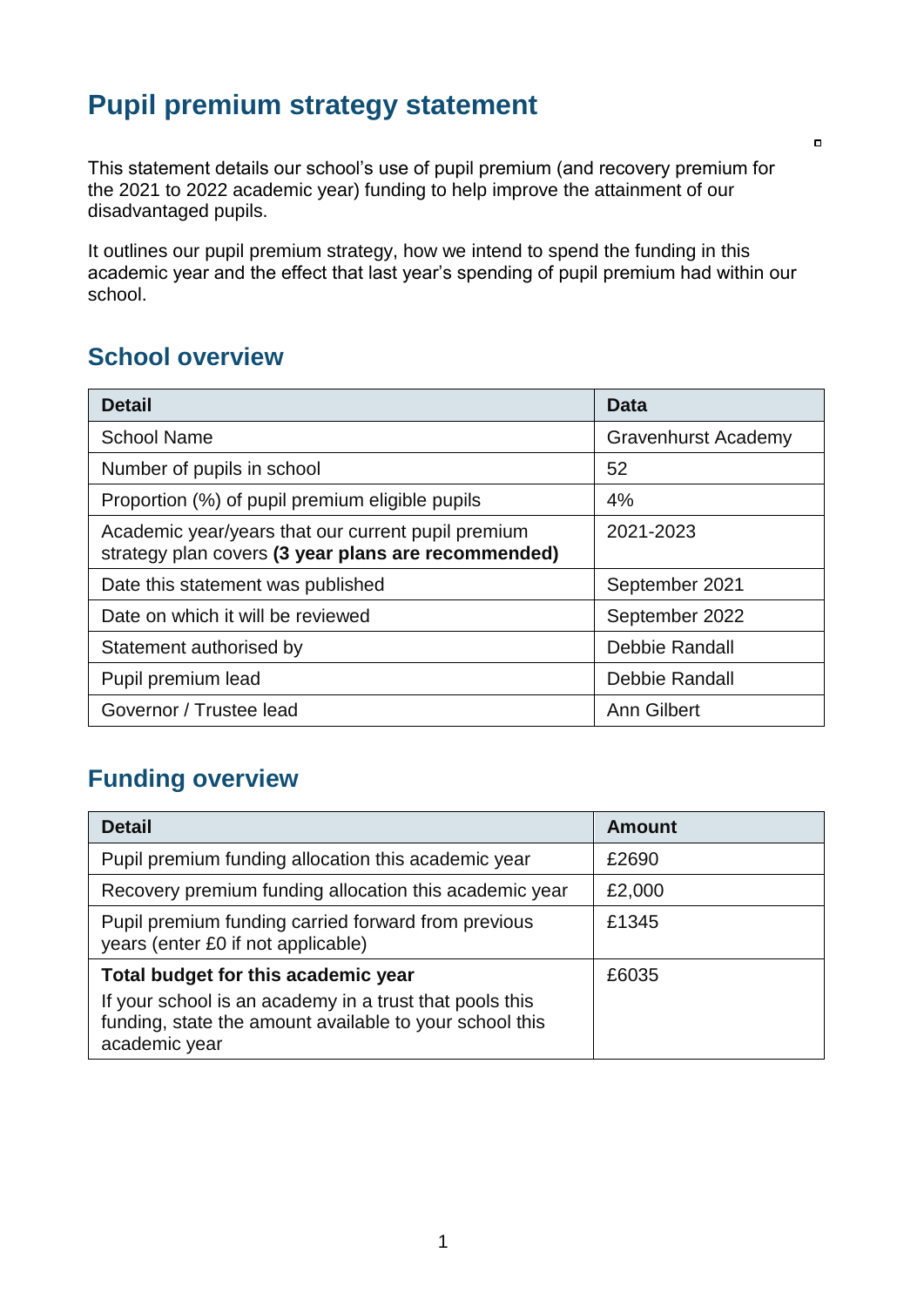# **Part A: Pupil premium strategy plan**

## **Statement of intent**

### **Challenges**

This details the key challenges to achievement that we have identified among our disadvantaged pupils.

| <b>Challenge</b><br>number | <b>Detail of challenge</b>                      |
|----------------------------|-------------------------------------------------|
|                            | Cultural capital/vocabulary                     |
|                            | Social and emotional issues                     |
| 3                          | Maths progress in line with Reading and Writing |
|                            |                                                 |
| 5                          |                                                 |

## **Intended outcomes**

This explains the outcomes we are aiming for **by the end of our current strategy plan**, and how we will measure whether they have been achieved.

| <b>Intended outcome</b>          | <b>Success criteria</b>                |
|----------------------------------|----------------------------------------|
| Improved knowledge & experience  | Improved knowledge, skills, vocabulary |
| Improved engagement and progress | 6 points progress                      |
| Improved progress in Maths       | Maths in line with Reading and Writing |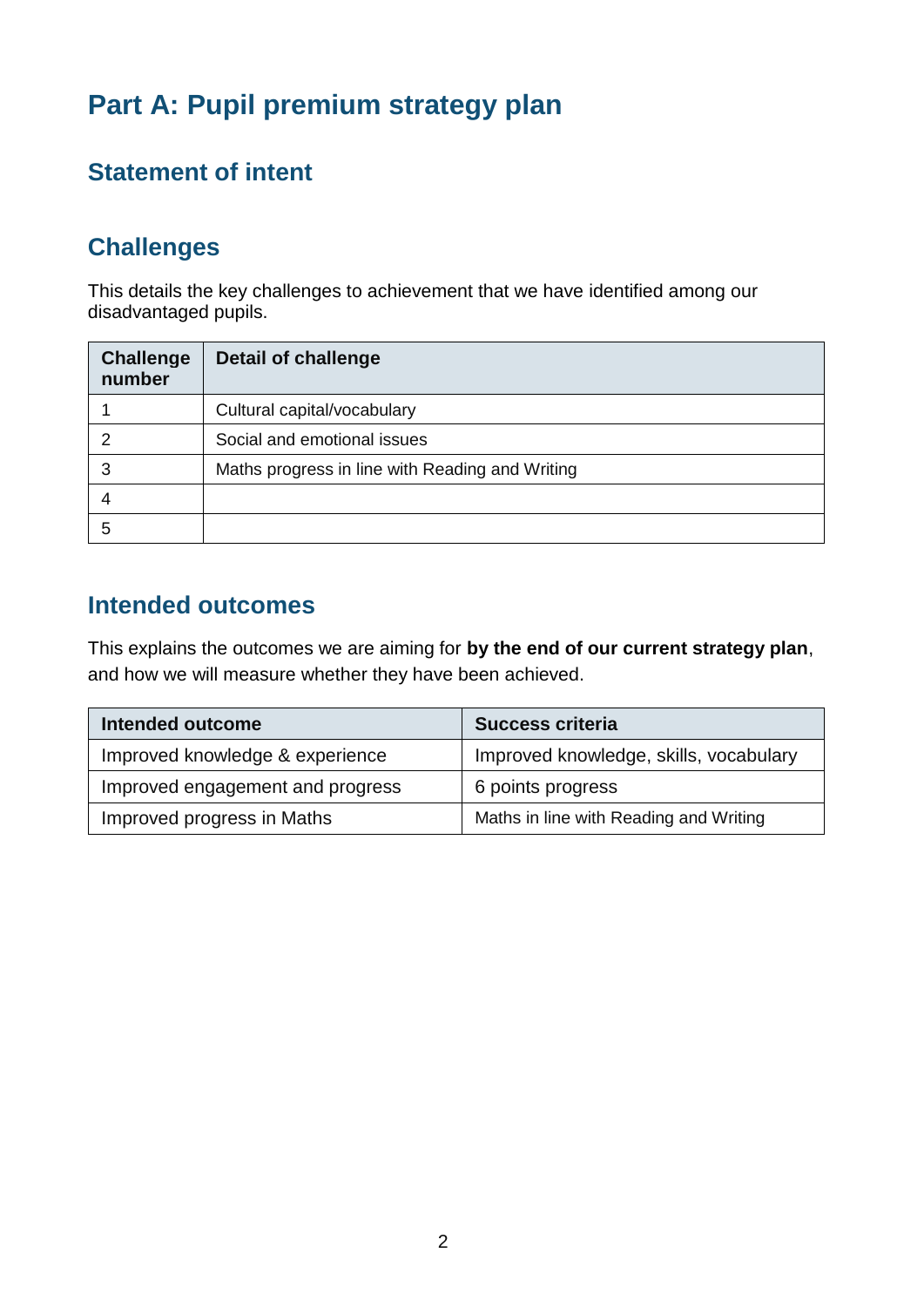### **Activity in this academic year**

This details how we intend to spend our pupil premium (and recovery premium funding) **this academic year** to address the challenges listed above.

#### **Teaching (for example, CPD, recruitment and retention)**

Budgeted cost: £ *6035*

| <b>Activity</b>           | <b>Evidence that supports this</b><br>approach                         | <b>Challenge</b><br>number(s)<br>addressed |
|---------------------------|------------------------------------------------------------------------|--------------------------------------------|
| <b>CPD</b> for Maths      | Data shows progress in Maths has<br>improved                           | 3                                          |
| <b>Training Day inset</b> | Staff Meeting minutes eg. Questioning<br>skills, Phonics ELS training. | 3                                          |

### **Targeted academic support (for example, tutoring, one-to-one support structured interventions)**

Budgeted cost: £ *6035*

| <b>Activity</b>                | <b>Evidence that supports this</b><br>approach                     | <b>Challenge</b><br>number(s)<br>addressed |
|--------------------------------|--------------------------------------------------------------------|--------------------------------------------|
| Interventions/Pre-<br>teaching | <b>Education Endowment Foundation</b><br>Progress made by children | 1,3                                        |
|                                |                                                                    |                                            |

#### **Wider strategies (for example, related to attendance, behaviour, wellbeing)**

Budgeted cost: £ 6035

| <b>Activity</b>       | <b>Evidence that supports this</b><br>approach | Challenge<br>number(s)<br>addressed |
|-----------------------|------------------------------------------------|-------------------------------------|
| Nurture group support | EEF, Progress made by children.                | 2                                   |
|                       |                                                |                                     |

#### **Total budgeted cost: £** *6035*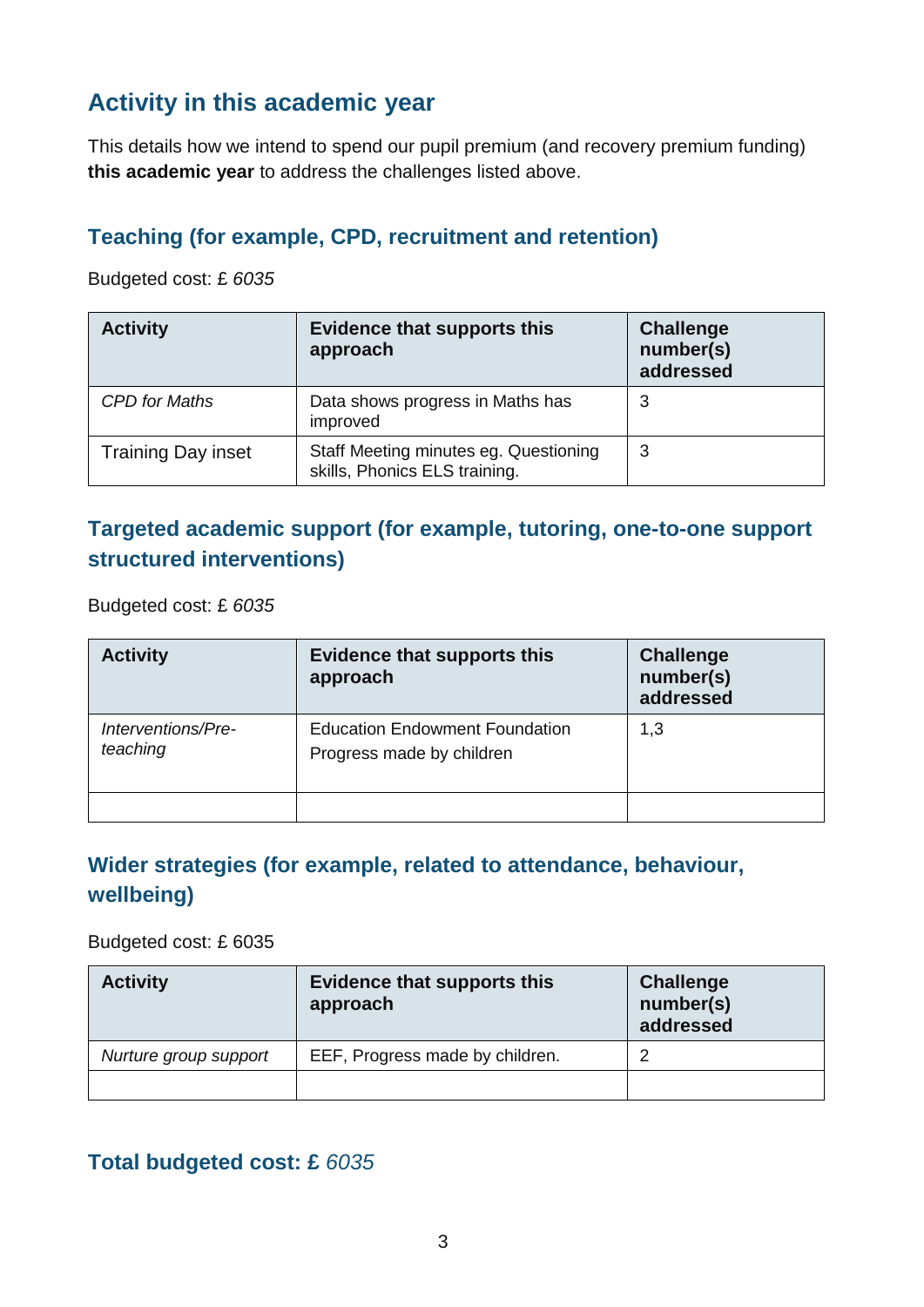# **Part B: Review of outcomes in the previous academic year**

### **Pupil premium strategy outcomes**

This details the impact that our pupil premium activity had on pupils in the 2020 to 2021 academic year.

*Due to COVID-19, performance measures have not been published for 2020 to 2021, and 2020 to 2021 results will not be used to hold schools to account.* 

*Children made accelerated progress during this year.*

### **Externally provided programmes**

*Please include the names of any non-DfE programmes that you purchased in the previous academic year. This will help the Department for Education identify which ones are popular in England*

| <b>Programme</b>                    | <b>Provider</b>        |
|-------------------------------------|------------------------|
| Making Me                           | <b>Bedford charity</b> |
| <b>Essential Letters and Sounds</b> | English Hub            |

## **Service pupil premium funding (optional)**

*For schools that receive this funding, you may wish to provide the following information:* 

| <b>Measure</b>                                                                    | <b>Details</b>                                              |
|-----------------------------------------------------------------------------------|-------------------------------------------------------------|
| How did you spend your service pupil<br>premium allocation last academic year?    | <b>Teaching Assistant support</b>                           |
| What was the impact of that spending on<br>service pupil premium eligible pupils? | Gaps in learning were reduced.<br>Progress was accelerated. |